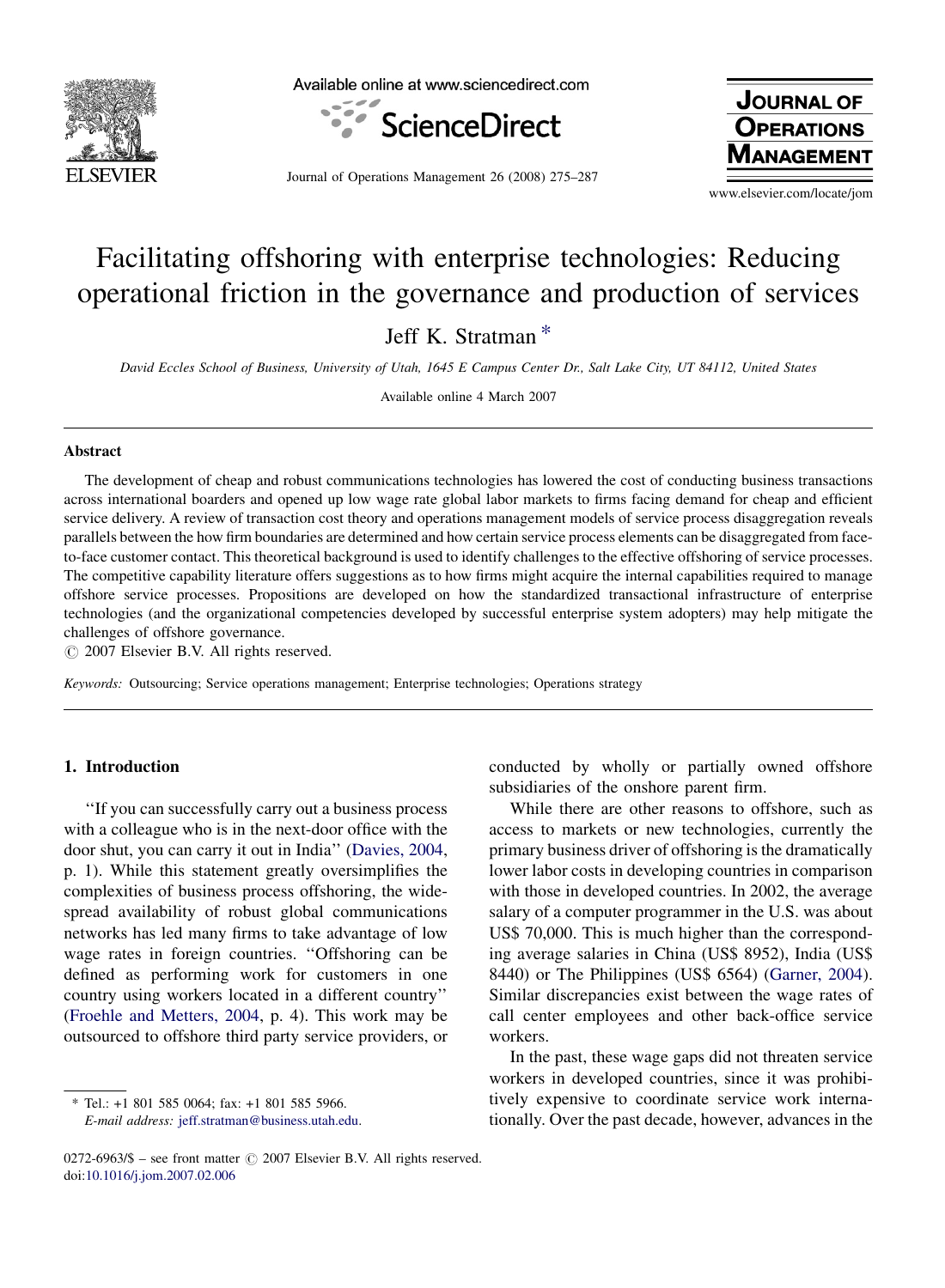electronic delivery of services, and global communications, have removed many of the technological barriers to delivering services globally. The resulting reduction in the employment of local service workers in developed countries has sparked an outcry from politicians and media pundits (see, for example, [http://www.cnn.com/CNN/Programs/lou.dobbs.to-](http://www.cnn.com/CNN/Programs/lou.dobbs.tonight/popups/exporting.america/content.html)

[night/popups/exporting.america/content.html\)](http://www.cnn.com/CNN/Programs/lou.dobbs.tonight/popups/exporting.america/content.html). However, [Garner \(2004\)](#page--1-0) estimates that the loss of U.S. service jobs between 2000 and 2002 was roughly 109,000 jobs annually, or less than 0.1% of total employment. While the recent offshoring of service jobs may be small in absolute terms, Forrester Research has increased their estimate of the number of U.S. service jobs that will be moved to low-wage countries from 588,000 to 830,000 by the end of 2005 [\(McDougall, 2004](#page--1-0)). [McCarthy \(2004\)](#page--1-0) estimates that the number of jobs offshored has increased to about 200,000–300,000 annually. The offshoring of services is clearly trending upward, and this business practice is likely to be an important part of service operations management for the foreseeable future.

Despite offshore labor costs as much as 90% lower than U.S. averages [\(Garner, 2004](#page--1-0)), some companies have found that the overall costs of the offshored processes have exceeded prior in-house costs ([Fergu](#page--1-0)[son, 2004; Golder, 2004](#page--1-0)). Language, cultural and time zone differences are obvious problems that complicate offshore process management, but more subtle challenges also exist. If the offshored business processes cannot be precisely defined and communicated, several time-consuming process change iterations may be needed to achieve the requisite service quality level. This can be a problem for firms operating in dynamic service environments ([Ferguson, 2004](#page--1-0)). Another common issue faced by firms inexperienced with offshoring is that excessive time is spent selecting vendors according to rigid technical criteria, while managerial and organizational competencies critical to the offshoring relationship are not evaluated [\(Davies, 2004;](#page--1-0) [Golder, 2004](#page--1-0)).

The purpose of this paper is to apply an operations strategy lens to the problem of effective offshore business process management. The theoretical bases of offshore business process selection are examined from the perspective of transaction cost theory [\(Coase, 1937;](#page--1-0) [Williamson, 1981\)](#page--1-0), and dynamic capability theory [\(Barney, 1991; Kogut and Zander, 1993; Lengnick-Hall](#page--1-0) [and Wolff, 1999; Wernerfelt, 1984](#page--1-0)). The service operations management literature is reviewed to highlight characteristics of service business processes that may facilitate or exacerbate the challenges of offshore

management. These characteristics are classified and examined to suggest operational remedies that may allow for better management of offshore relationships.

Since many decisions regarding offshoring have a rational basis in transaction cost economics, it seems reasonable to posit that managerial practices that reduce transaction costs will have a significant impact on the success of offshoring relationships. Enterprise systems, and enterprise resource planning (ERP) systems in particular, have become the de facto standard for automated transaction processing in large companies ([MetaGroup, 2004; Scott and Shepherd, 2002\)](#page--1-0). The technical strengths of enterprise systems, together with the organizational competencies associated with successful ERP adoption, are evaluated against the needs of effective offshoring management, and propositions are developed around the facilitating role enterprise systems may play in an offshoring environment.

The next section uses service process disaggregation models from the operations management literature, together with transaction cost theory to outline the rationale and challenges of service process offshoring. Section [3](#page--1-0) reviews competitive capability theory in the context of service process offshoring to identify firm competencies that address the challenges of offshore governance. Practical examples of offshored service processes are also discussed within the framework of these theories. Section [4](#page--1-0) matches the challenges of offshoring against the strengths of enterprise systems and develops propositions on the impact of these systems on the management of offshore business processes. Section [5](#page--1-0) concludes with a summary of the arguments made in the paper and offers some suggestion for future research in the area of service sector offshoring.

### 2. Rationale and challenges of service process offshoring

Clearly, service processes requiring face-to-face customer contact cannot be offshored, yet many knowledge-based services contain a back-office component that can be performed remotely ([Chase, 1981\)](#page--1-0). The service operations management literature has developed several models of service process disaggregation. The point of disaggregation between local and offshored service delivery in large part determines the specific assets or capabilities that must be transferred to the offshore vendor. While these firm functions may be offshored to take advantage of lower labor costs, transaction cost theory suggests that managing offshored processes will introduce additional governance costs that may offset some of the savings.